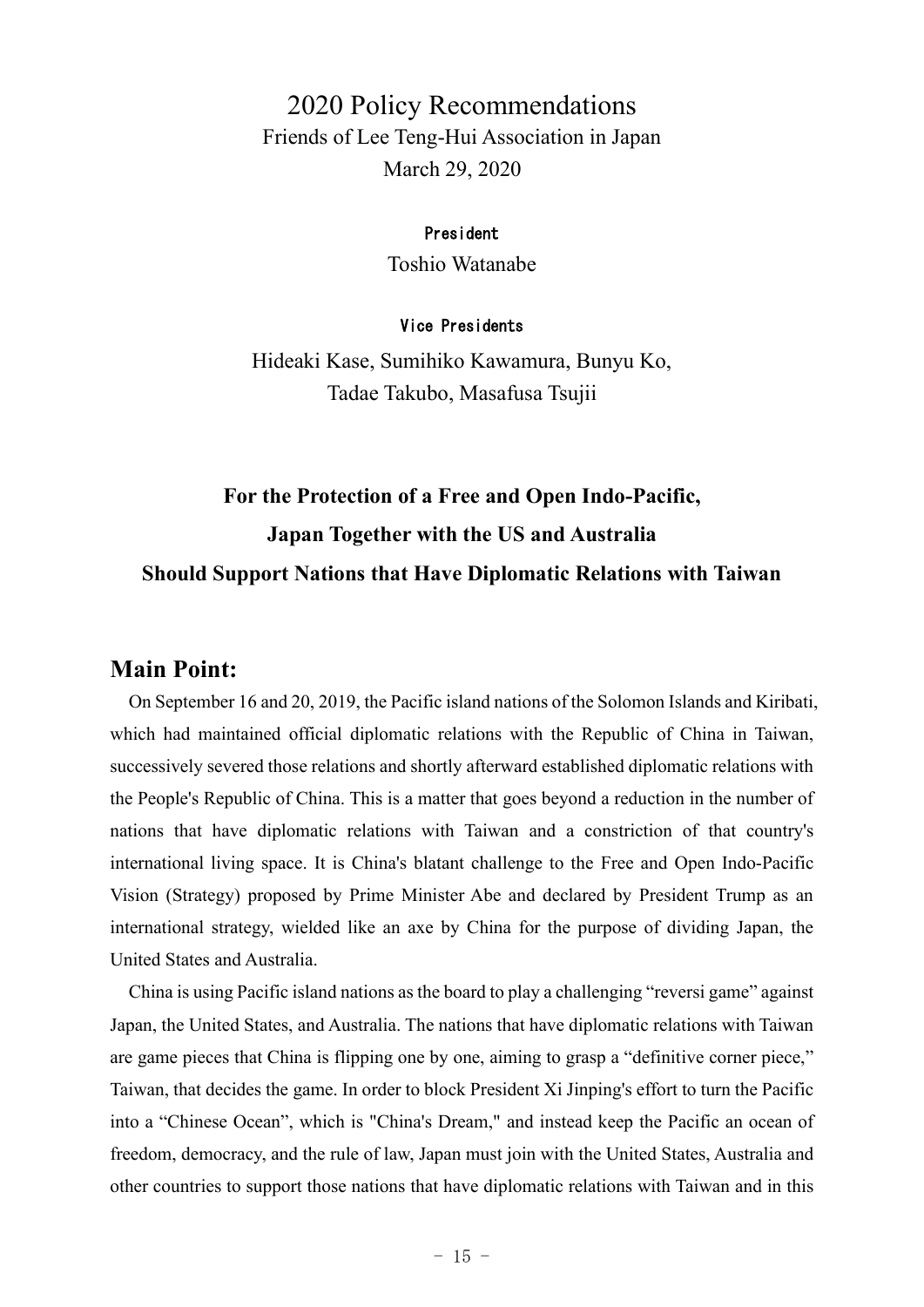way prevent China from making Taiwan its victim. Japan, the United States and Australia must protect that one piece called Taiwan in this reversi game, support the countries that have diplomatic relations with Taiwan, and must clear away China's influence from the entire Pacific Ocean region, imbuing it instead with the features of freedom, democracy, and the rule of law.

### **Recommendations:**

Prime Minister Shinzo Abe set out the Free and Open Indo-Pacific vision in his keynote address at the Conference on African Development on August 27, 2016. There Prime Minister Abe spoke forcefully and vowed that "Japan bears the responsibility of fostering the confluence of the Pacific and Indian Oceans and of Asia and Africa into a place that values freedom, the rule of law, and the market economy, free from force or coercion, and making it prosperous."

As though in response to these words, President Trump spoke at the APEC venue in Vietnam on November 20, 2017, about his "vision for a free and open Indo-Pacific" where sovereign and independent nations could all prosper side-by-side.

The perception in America is that China has reaped the benefits of free markets, justice, and the rule of law to experience growth, but it is China that is undermining the rules-based international system ("Department of Defense Indo-Pacific Strategy Report" of June 1, 2019).

For the security and stability of the Indo-Pacific region, the United States government and Congress are seeking to realize a still stronger partnership with Taiwan as well as good-faith implementation of the Taiwan Relations Act. The Trump administration, which initially appeared somewhat disinclined to engage with the Pacific island nations, has also announced its intention to further enhance its engagement there. In addition to strengthening its relationships of cooperation with Japan and Australia as its key allies within the region, the United States has declared that it will take measures to resolve its issues with the Pacific island nations and Taiwan (US Department of State, "A Free and Open Indo-Pacific: Advancing a Shared Vision," November 4, 2019).

Following the *Liaoning*, China has built three domestically produced aircraft carriers. With the aim of creating a blue-water navy, China is bringing adjacent seas into its sphere of influence and advancing beyond that country's so-called first island chain all the way into the western Pacific. By severing the Solomon Islands and Kiribati from Taiwan, China is further seeking to bring those Pacific island nations into its own sphere of influence. This is a clear manifestation of the Chinese Communist regime's intent to reach beyond the so-called second island chain all the way to the third island chain.

The reckless remarks made by a retired PLA Navy's Admiral about wanting to divide the Pacific Ocean west of Hawaii into two halves, and bring the western half into the Chinese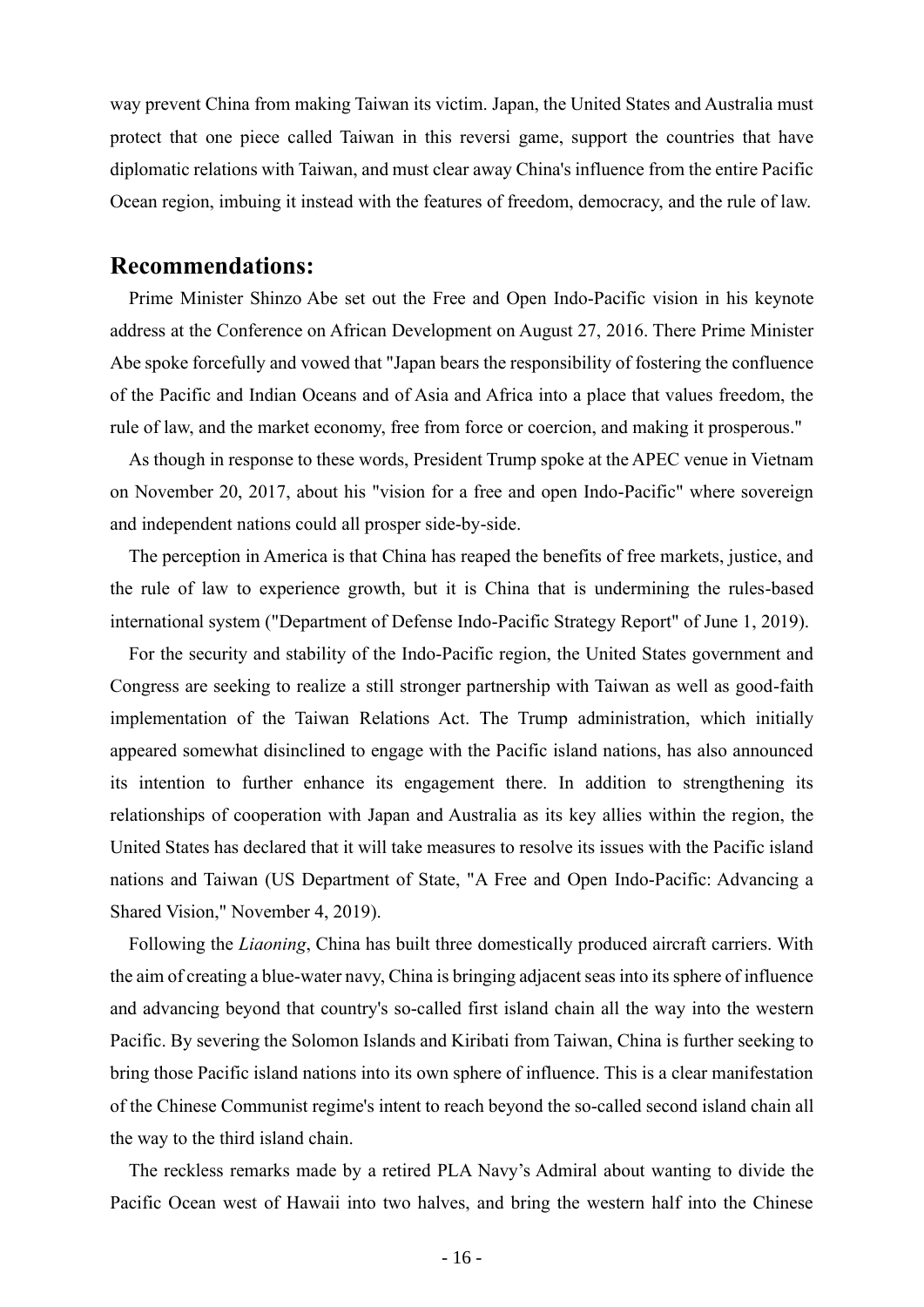sphere of influence, is becoming a reality. Judging by the trend to date, China's next targets among the Pacific island nations will probably turn out to be the Marshall Islands and Palau. What will then remain are just the small nations of Nauru and Tuvalu. These very few remaining nations that have diplomatic relations with Taiwan are situated on sea lanes that link Hawaii, Oceania, Guam, and Saipan with Okinawa and Taiwan in a manner that is critical for regional maritime security. They are lifelines that sustain the bonds between Japan, the United States, Australia, and Taiwan. [Note 1, Note 2]

In an important speech given on January 2, 2019, at a "Commemoration of the 40th Anniversary of China's Message to Compatriots in Taiwan," President Xi Jinping proclaimed unification with Taiwan on the "one country, two systems" approach taken in Hong Kong. Although without openly naming the United States or other countries, he stated that "We make no promise to renounce the use of force and reserve the option of taking all necessary means" to that end. China does not deny that it might move to exercise force with respect to actions seeking independent sovereignty by the people in Taiwan, who are actually in the majority, as well as with respect to assistance from American and other outsiders. Instead, China's goal is not only to swallow up Taiwan. Beyond that, it is to take possession of half the Pacific Ocean.

Today's actions by the Trump administration indicate an effort to address the situation out of a sense of crisis. This is based on the awareness stated in the National Security Strategy of the United States of America (December 2017) that "China seeks to displace the United States in the Indo-Pacific region." The Japanese government must also come to grips with the harsh realization that the reversi game being played around the Pacific truly is being advanced move by move to China's advantage.

In order to block China's designs and maintain a Free and Open Indo-Pacific, it will be necessary to hold back further penetration by China into the Pacific island nations, further increases in its coercion, further expansion of its influence. Accomplishing that will require Japan to act together with the United States, Australia and other countries to concentrate our full resources on upholding those nations that have diplomatic relations with Taiwan. At the same time, maximum effort must be focused and even more energy applied so that all the Pacific island nations can develop as countries enjoying freedom, democracy, and the rule of law.

As it happens, this year is when the Japan's Ministry of Defense (JMOD) is inviting defense ministers from Papua New Guinea, Fiji, and Tonga, which are the Pacific island nations with armed forces, as well as the other representatives from the Pacific island nations, to come to Tokyo together with officials from the United States, Australia, the United Kingdom, France and other countries having close ties with Pacific island nations for an exchange of views regarding security issues. The event will take place as the Japan Pacific Islands Defense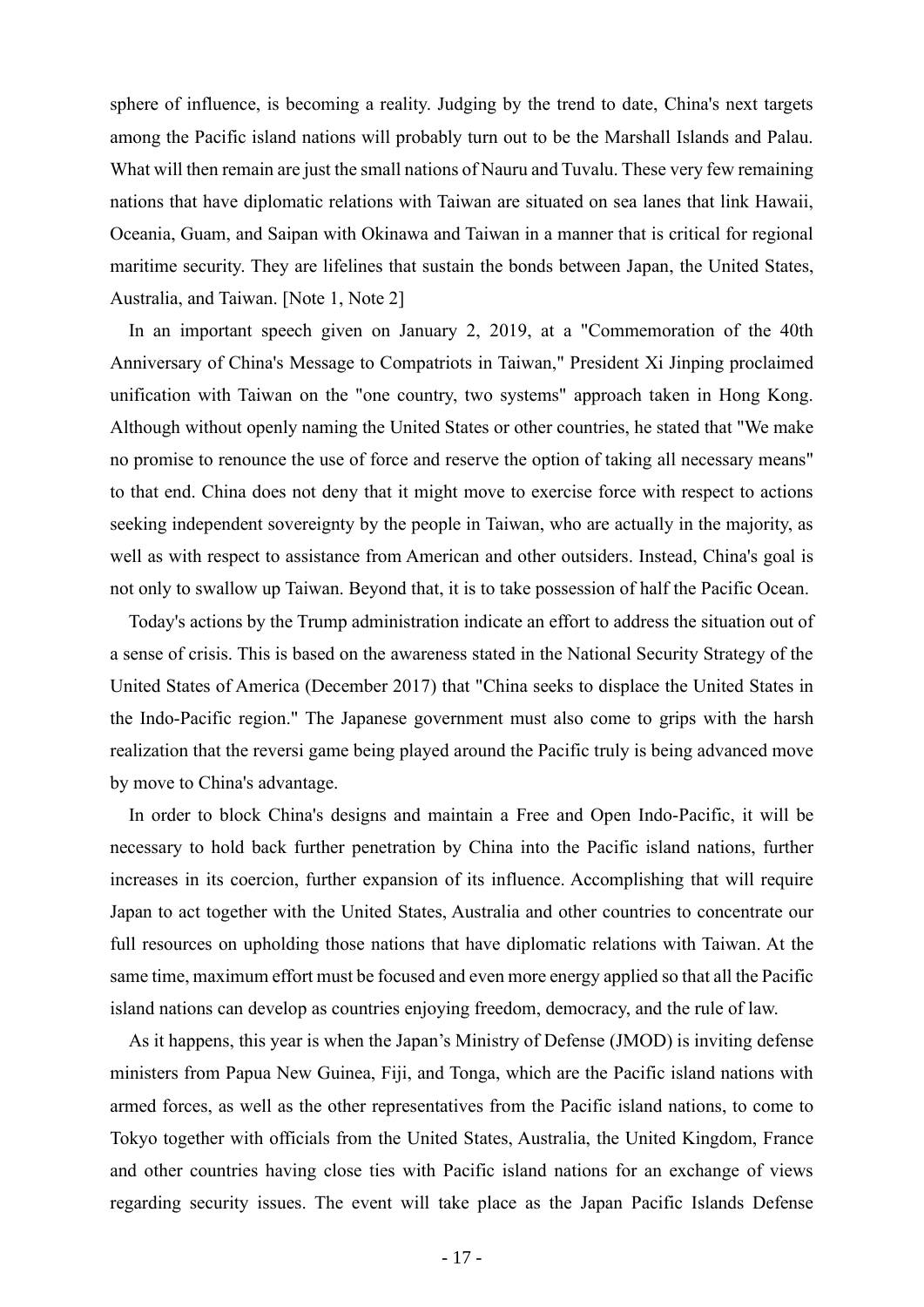Dialogue 2020: Bridging the Blue Continent (JPIDD). This will be the first time for the JMOD to host the event, and it is earnestly to be hoped that JMOD will lead the participants with a perspective like this.

Note 1. Countries having diplomatic relations with Taiwan as of May 2016 (the start of Tsai Ing-wen's administration): 22 countries Oceania: Solomon Islands, Kiribati, Marshall Islands, Nauru, Palau, Tuvalu Africa: Sao Tome and Principe, Burkina Faso, Swaziland (Eswatini) Central and South America: El Salvador, Belize, Nicaragua, Guatemala, Honduras, Panama, Dominican Republic, Haiti, Saint Christopher and Nevis, Saint Lucia, Saint Vincent and the Grenadines, Paraguay Europe: Vatican

Note 2. Countries having diplomatic relations with Taiwan as of March 2020: 15 countries Oceania: Marshall Islands, Nauru, Palau, Tuvalu Africa: Eswatini Central and South America: Belize, Nicaragua, Guatemala, Honduras, Haiti, Saint Christopher and Nevis, Saint Lucia, Saint Vincent and the Grenadines, Paraguay Europe: Vatican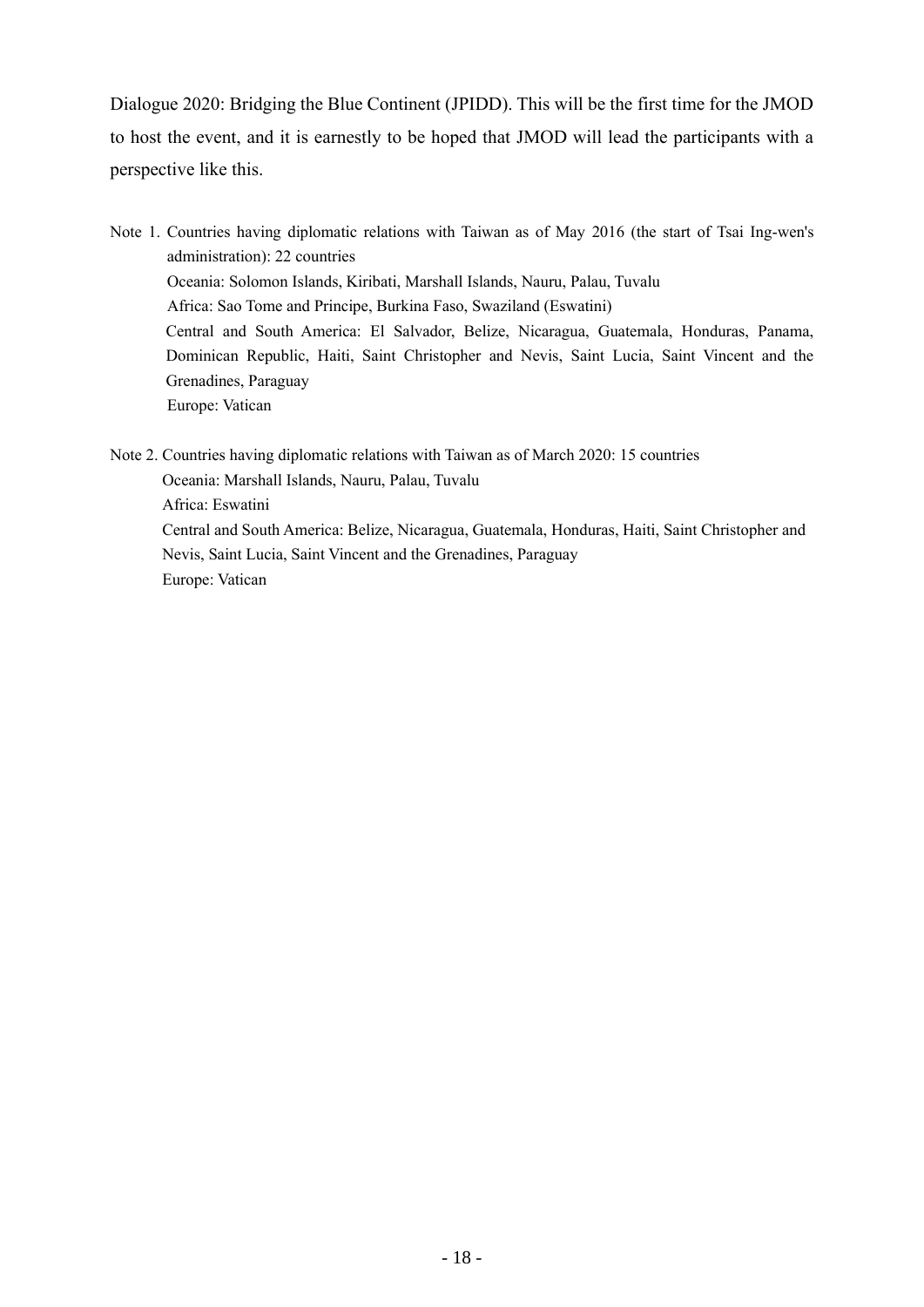Friends of Lee Teng-Hui Association in Japan "2020 Policy Proposal" Reference Material

## The Free and Open Indo-Pacific Vision and Other Countries' Perception and Legislation

Prime Minister Shinzo Abe publicly announced the vision of a Free and Open Indo-Pacific in his keynote address at the Sixth Conference on African Development in August 2016. Prime Minister Abe stated that "what will give stability and prosperity to the world is none other than the enormous liveliness brought forth through the union of two free and open oceans (the Pacific and Indian Oceans) and two continents (Asia and Africa)." He also declared that "Japan bears the responsibility of fostering the confluence of the Pacific and Indian Oceans and of Asia and Africa into a place that values freedom, the rule of law, and the market economy, free from force or coercion, and making it prosperous." (1)

At the next year's ASEAN Summit Meeting, the leaders of other nations also made reference to this. At the APEC Summit Meeting in November 2017, President Trump of the United States also indicated alignment with this vision.

Prime Minister Abe's vision sets forth three key pillars for the realization of a a Free nd Open Indo-Pacific. They are (1) promotion and establishment of the rule of law, freedom of navigation, free trade, etc. (2) pursuit of economic prosperity (improving connectivity and strengthening economic partnership including EPA/FTAs and investment treaties); and (3) commitment for peace and stability (capacity building on maritime law enforcement, HA/DR cooperation, etc.). He cites various initiatives for cooperation to bring about substantive realization of the third pillar, the commitment for peace and stability. These include capacitybuilding assistance to countries in the Indo-Pacific region (e.g. strengthening capacity of maritime law enforcement and Maritime Domain Awareness (MDA), and other human resource development) and cooperation in such fields as HA/DR (humanitarian assistance and disaster relief), anti-piracy, counter-terrorism, and non-proliferation. (2)

In Taiwan, President Tsai Ing-wen presented a response to this Abe Vision on October 10, 2019. In an address titled "Nation of Resilience, Forward into the World" given at the National Day celebration of the 108th anniversary of the Republic of China, the president made her position clear by referring to Taiwan's geopolitical importance to the Indo-Pacific vision: "We are witnessing China's rise and expansion, as they challenge free, democratic values and the global order through a combination of authoritarianism, nationalism, and economic might. As the strategic forefront of the Indo-Pacific region, Taiwan has become the first line of defense for democratic values." She went on to say: "China is encroaching on us through their sharp power, but as a crucial member of the region, we know that Taiwan must fulfill its responsibilities to the international community. We will not act provocatively or rashly; rather, we will work with like-minded countries to ensure that the peaceful and stable cross-strait status quo is not unilaterally altered." This clearly stated a cooperative orientation toward countries that share freedom, democracy, and the rule of law.(3)

As for the United States, the Department of Defense published its "Indo-Pacific Strategy Report" (4) on June 1, 2019, and the Department of State published "A Free and Open Indo-Pacific" (5) on November 4 of that year.

In the Department of Defense report, the United States is defined as a Pacific nation and the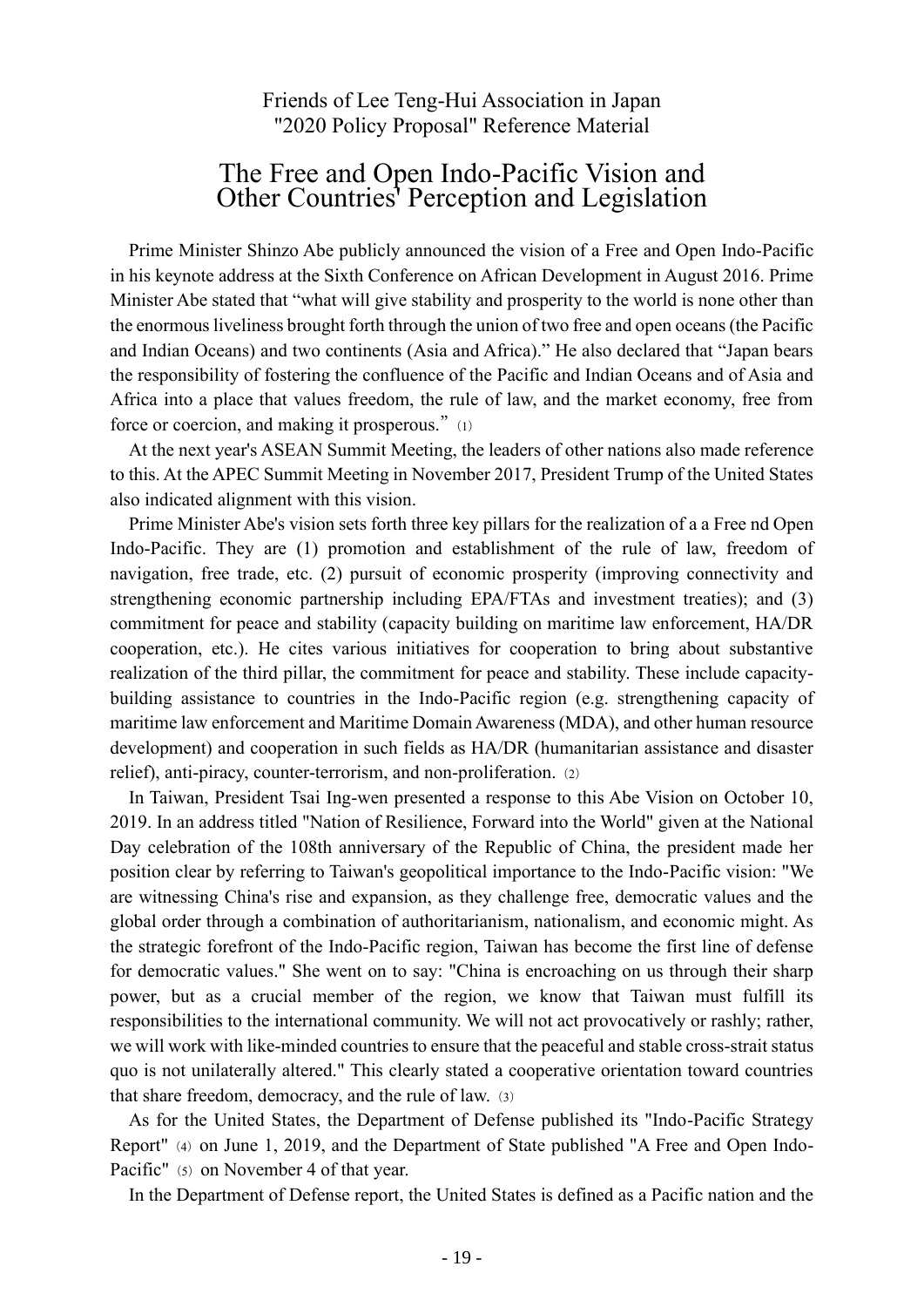Indo-Pacific is "the Department of Defense's priority theater." The report states that the United States "have an enduring commitment to uphold a free and open Indo-Pacific in which all nations, large and small, are secure in their sovereignty and able to pursue economic growth consistent with accepted international rules, norms, and principles of fair competition."

This report conveys the following perception: After the Second World War, the United States formed an alliance with Japan to stimulate an economic boom in pursuit of partnership, not domination. In Taiwan, the United States aid helped create an open, democratic society. Elsewhere, the United States established formal diplomatic relations with China in 1979, which facilitated economic exchange and extended America's consistent policy approach of a free, open market and equal trading opportunity. Their reason for doing so was the belief that economic liberalization would bring China into a greater partnership with the United States and the free world. However, while China aspires to free markets, justice, and the rule of law, the country undermines the international system from within by exploiting its benefits while simultaneously eroding the values and principles of the rules-based order. China additionally employs non-military tools coercively, including economic tools, during periods of political tensions with countries that China accuses of harming its national interests.

What this report is declaring is that "the United States has a vital interest in upholding the rules-based international order, which includes a strong, prosperous, and democratic Taiwan." Consequently, the United States is "pursuing a strong partnership with Taiwan and will faithfully implement the Taiwan Relations Act, as part of a broader commitment to the security and stability of the Indo-Pacific."

The report further names Singapore, Taiwan, New Zealand, and Mongolia as democratic "countries" in the Indo-Pacific that the United States considers to be reliable partners. The United States values these four countries for their contribution to its missions around the world as well as for their active cooperation on efforts to uphold a free and open international order, and the United States seeks to strengthen its relationships with these countries.

By contrast, though China advocates for peaceful unification with Taiwan, China has never renounced the use of military force, and the People's Liberation Army (PLA) is preparing for "a contingency to unify Taiwan with the mainland by force, while simultaneously deterring, delaying, or denying any third-party intervention on Taiwan's behalf." The United States stance in response is to provide Taiwan with defense articles and services in such quantity as may be necessary to enable Taiwan to maintain a sufficient self-defense capability.

These moves have been supported by overwhelming majorities in the United States Congress by both of the major parties, the Republican and Democratic parties, in both the Senate and the House of Representatives. The Taiwan Travel Act was passed unanimously on March 16, 2018, and the Asia Reassurance Initiative Act was passed on December 31, 2018. Congress passed the National Defense Authorization Acts of FY2018, 2019, and 2020, and likewise the Taiwan Allies International Protection and Enhancement Initiative (TAIPEI) Act of 2019 when President Trump signed it into law. (6)

――――――――――――――――――――――――――――――――――――――――――

<sup>(1)</sup> Ministry of Foreign Affairs website:

https://www.mofa.go.jp/mofaj/afr/af2/page4\_002268.html

<sup>(2)</sup> Ministry of Foreign Affairs website: https://www.mofa.go.jp/files/000430632.pdf